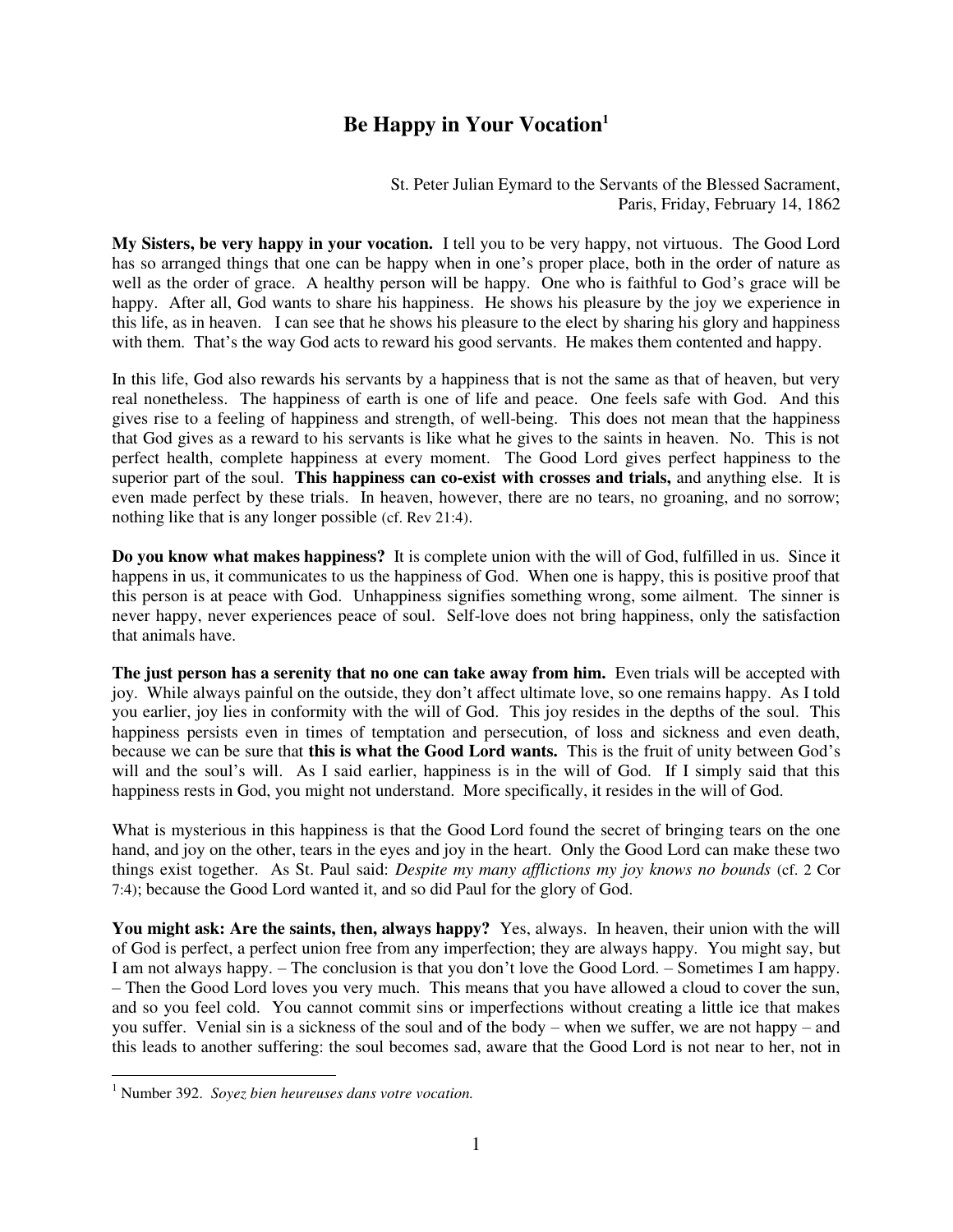her heart, but in her feelings. When a venial sin comes between him and us, a litte ice prevents the Good Lord from approaching.

**Does that mean that the saints are always in jubilation?** Yes, because the Good Lord is always reigning in them. The Holy Scriptures say: *Anima justi juge convivium – The soul of the just has a continual feast* (cf. Prv 15:15). You know what a feast is in the world: it is a time of joy. The soul of the just is always at the table of our Lord, well served as in heaven; and this feast is joy and rapture at the same time. – I don't feel that. – You're not a saint. – I want to be. – Then become one and you will experience what I'm talking about.

The saints are always in full joy. Let's be clear; their happiness is in the soul, not in the body. Now, the soul is divided in two parts: **the feeling soul**, which may not be happy; **and the loving soul**, a kingdom where no one can go; there the soul is happy! The rest can suffer: oftentimes the Good Lord abandons it, while concentrating more on this nobler part. The feeling soul is like a child that has lost its mother: it cries and grieves, while the body, no longer seeing the queen that is its soul, becomes discouraged and animal like.

Saints have many temptations. We don't know them, and cannot see them in the lives of the saints. When we come to know some of them, we learn the way they passed. All this is on the surface, while the depths are quiet. A storm never reaches the bottom of the sea. The depths of the soul are never disturbed, because it is resigned to the will of God. It is willing to be in that storm and sees a thousand depths. If you want it, so do I; if you want me to die, long live death!

Do you think that this is difficult? Not at all. You only have to will what the Good Lord wills, to put aside your own will, the "I". I often say: I would like to be a piece of wood with my own will, as a log. I would say: This is Fr. Eymard. I would place this log at the Good Lord's feet, ignite it and say: What remains will only be ashes, that's all. Soul and body work together for the glory of God.

My poor Sisters, be happy then; but don't run after happiness saying, I will do this to be happy. The Good Lord would then become the means and you the end. There are many persons like that in the world! That's why the Good Lord does not make them happy. We are always looking for happiness; we act like the apostles on Mt. Tabor : *How good it is to be here* (cf. Mt 17:4), how good it feels to pray to God. The Good Lord causes this superabundance to come over the soul, like the magnificent fragrance of a perfume. But as soon as we say that, God sees it, and there is nothing left. He says nothing, but he sees it. We must not act in that way.

**The happiness of a soul, her joy in the Holy Spirit is a proof that she is really with God.** But you must not try to produce it. I'm not exaggerating: you have it without realizing it. If the Good Lord did not give you some consolations of joy and love, you would all leave; you could not stand this kind of life. Such were the saints; the Good Lord gave them this state, because their life was a continual dying. Life flows from death and mortification. The Good Lord gives because the soul needs. If we were permitted to guide a soul by means of its consolations, we would reveal to her the degree of God's love in her. We don't mention it, because we are too careful. We simply say: The Good Lord loves you.

We must experience this presence of the reign of God in us. This peace is so subtle that we hardly notice it; we feel that we are alive. In a storm, God reveals himself; the soul groans when trials seem to overcome her, but what sustains it is that interior grace. What could have happened to our Lord in the Garden of Olives; he could have died there, but he says: *My Father, let it be as you would have it, not as I* (cf. Mt 26:39,41). After that, he was at peace. Happiness is not in our feelings; we must place it in the will of God. That's where happiness is, not in us.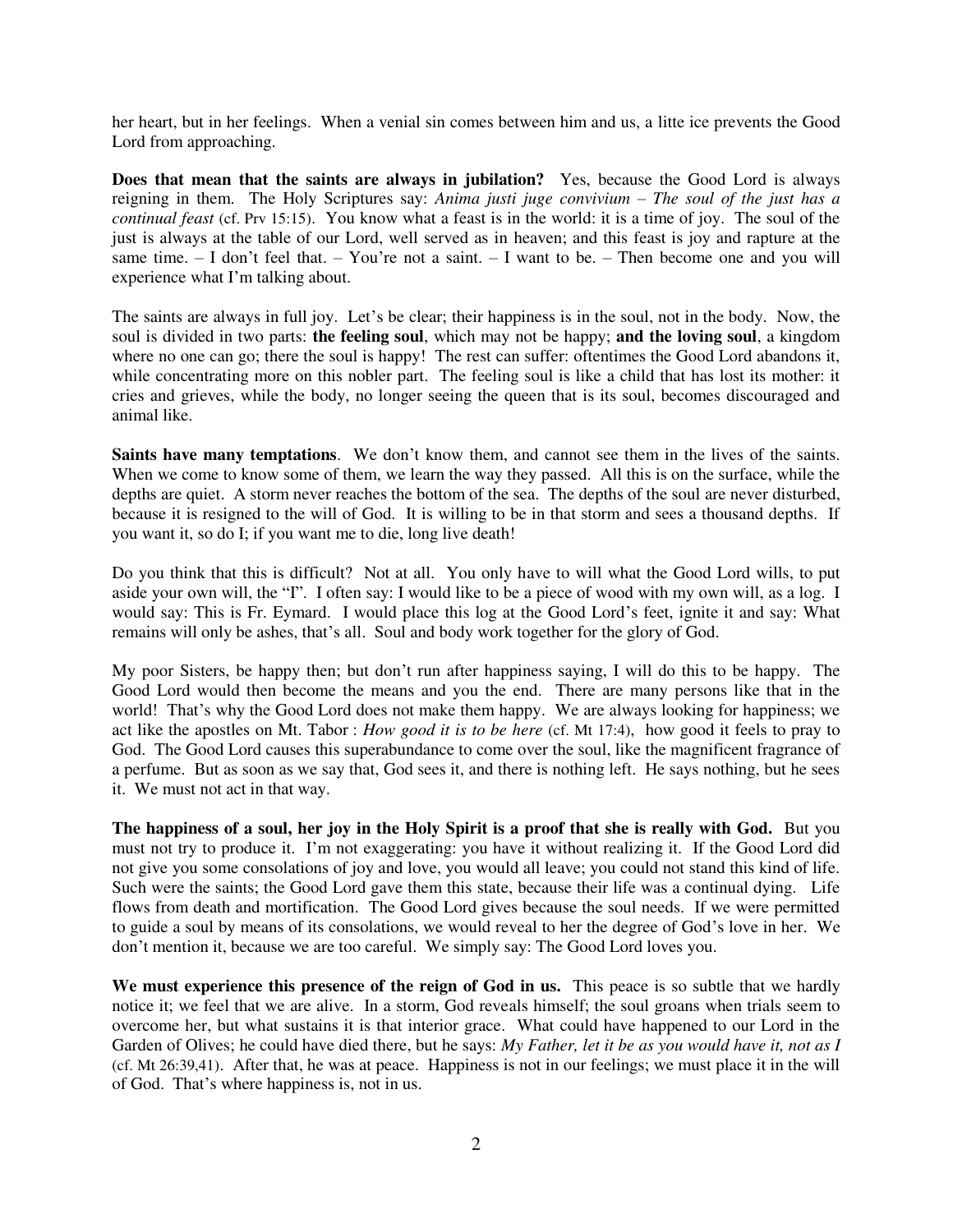Now, my dear Sisters, don't act like those who are always checking their pulse to know if they are happy. Realize that the more you are detached, the more our Lord will give you his holy life; the more you die, the more you will live. The *Imitation*, referring to prayerful souls, says that, if God does not communicate himself to us more often, the obstacle is in us, not in him; we are not pure enough. God draws us on one side, but on the other we are not pure enough. This causes suffering.

**You must be the happiest in the world, because you have the most beautiful of all vocations.** You receive greater graces and purer love. Without intermediary, you drink directly from the fountain of life (cf. Jn 4:10). You see and touch our Lord; he is in you. You should be happy, happy in our Lord. Make sure that no one takes this treasure away from you. If your affections are too human, you will suffer. If the Good Lord brought you to heaven for one hour, then returned you to earth with all your graces, you could no longer live because you would have been expelled from paradise. It seems that Adam wept during his entire life after he sinned, for nine hundred years.

It seems somewhat foolhardy to say, the Good Lord knows how to deal with us, to be clever with us. When a frail human being is converted, God draws him with such tender caresses that he will exclaim, I have never been so happy. The Good Lord compensates for whatever pleasure one has left behind. God lets the sun shine from time to time to lead this person to the spirit of faith. When such a one has overcome great trials or made some heavy sacrifice, manna seems to fall from the sky into the desert. As the prophet said, *the heavens melted away,* (cf. Ex 16:21). Thus the chosen one is made ready for great acts of sacrifice, while still exclaiming, How good you are, Lord!

**The Good Lord attracts us through his kindness.** He acts so that no kindness of this world could equal even one degree of the happiness from God. He does this so that all will be detached from this world, attracted to where there is greater kindness. When he prepares some great trial, *he transports to the third heaven* (cf. 2 Cor 12:2), as experienced by St. Paul, lest one may go to the depths of hell. These are beautiful moments in life; the Good Lord draws us both by our weakness and our strength. He toys, so to speak, with people. We come to know who has the most to give us.

Didn't you feel happy on some particular day or moment? The Good Lord draws us through happiness, which is according to human nature. As the sun rises to its zenith, it increases its light and heat. Even if you are not familiar with astronomy, you know that the sun does not revolve around the earth. That would require many centuries because it is so far. The sun doesn't move; the earth revolves around the sun, and also on itself. It moves in a circle: when the earth is farthest from the sun, it is winter; when closest, it's summertime. (sic) There is more daylight when it is closer. If the earth could be happy, it would be so in the summer; if it could be sad, it would be in the winter. It would seem to weep because it is frozen.

**To complete the analogy, the earth is the soul, and the Blessed Sacrament is the sun.** Approach it, in order to benefit from all its light and fecundity. Place yourself in the rays of this sun; you will have everything, like the Blessed Virgin who had the joy of enclosing him in her womb. A convalescent needs to sit in sunlight: Go to the sun to complete your healing. A plant that never sees the sun is not beautiful. You are always in the sun; live in its warmth; go closer to him and live in his light and in his warmth. The garden where God had placed Adam no longer exists; humans have been expelled from this paradise of delights., but you are in the paradise of the love of God. That's very obvious.

**What conclusion must we draw from this?** When you feel very happy, you may say: I feel comfortable with the Good Lord. Enjoy it; be grateful, and do not weep. When you are not happy, check immediately your conformity to God's will. The Good Lord is deep in your soul, hiding a little so as to give you a greater joy later on, a more spiritual joy. If you are not happy, you are sick; you are not keeping yourself united to the will of God. What should you do? Quickly remove the cloud that prevents you from seeing the sun; make a quick act of love; get back in line. Do you know what that line is? It's the place closest